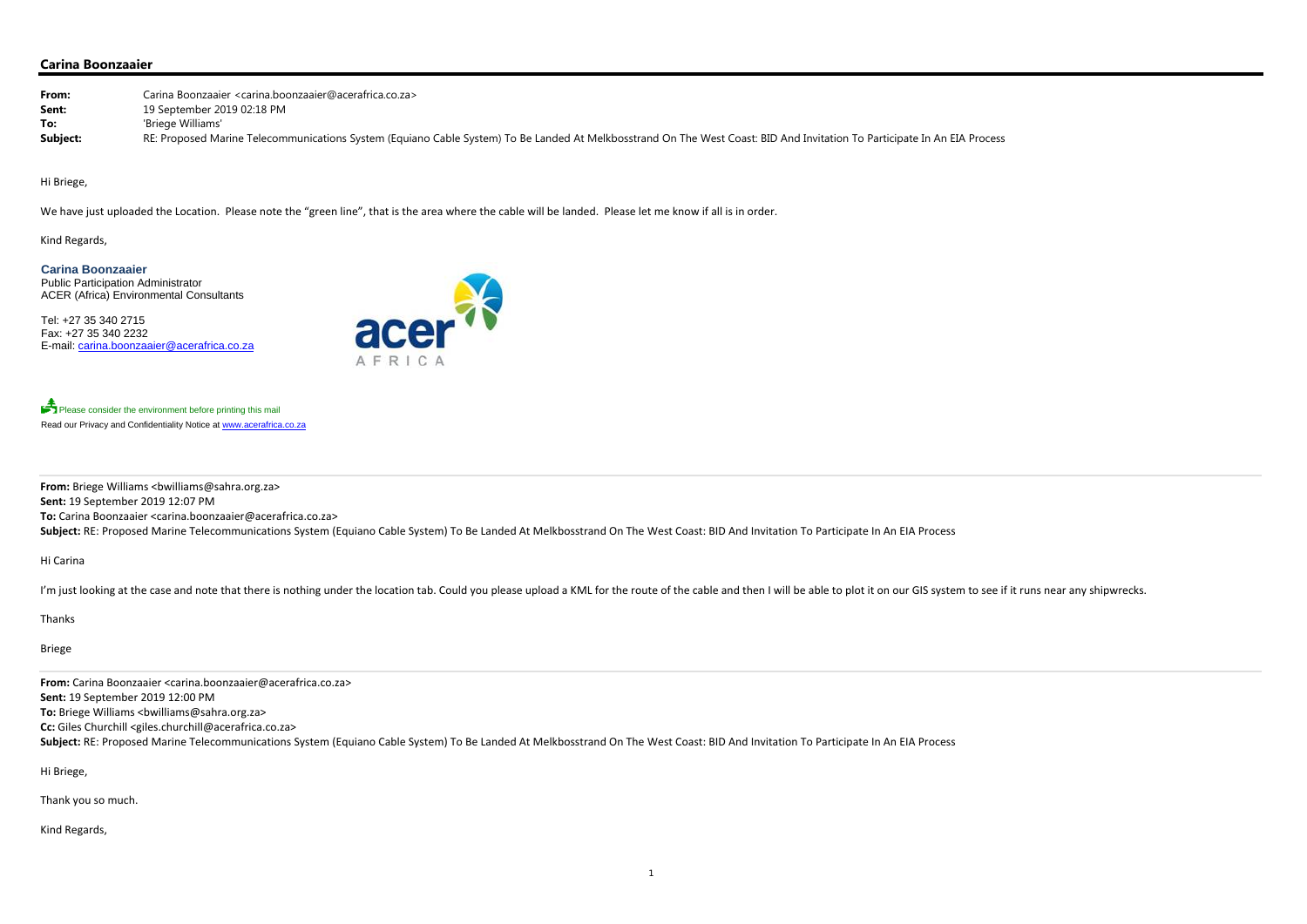**Carina Boonzaaier**  Public Participation Administrator ACER (Africa) Environmental Consultants

Tel: +27 35 340 2715 Fax: +27 35 340 2232 E-mail: carina.boonzaaier@acerafrica.co.za



Please consider the environment before printing this mail Read our Privacy and Confidentiality Notice at www.acerafrica.co.za

**From:** Briege Williams <<u>bwilliams@sahra.org.za</u>> **Sent:** 19 September 2019 11:57 AM **To:** Carina Boonzaaier <carina.boonzaaier@acerafrica.co.za> Subject: RE: Proposed Marine Telecommunications System (Equiano Cable System) To Be Landed At Melkbosstrand On The West Coast: BID And Invitation To Participate In An EIA Process

Hi Carina

Thanks for your email, I have now assigned myself as case officer and will issue <sup>a</sup> comment in due course.

Regards

Briege

**From:** Carina Boonzaaier <carina.boonzaaier@acerafrica.co.za> **Sent:** 19 September 2019 11:27 AM **To:** Briege Williams <<u>bwilliams@sahra.org.za</u>>; Lesa la Grange <<u>llagrange@sahra.org.za</u>> **Cc:** Giles Churchill <giles.churchill@acerafrica.co.za> **Subject:** RE: Proposed Marine Telecommunications System (Equiano Cable System) To Be Landed At Melkbosstrand On The West Coast: BID And Invitation To Participate In An EIA Process **Importance:** High

Good morning Briege,

Thank you so much for your email. We have loaded all the documents onto the SAHRIS link. The Application date: Thursday 19 September 2019, Case ID: 14348, Consultants/Experts: Giles Churchill.

Kind Regards,

**Carina Boonzaaier**  Public Participation Administrator ACER (Africa) Environmental Consultants

Tel: +27 35 340 2715 Fax: +27 35 340 2232 E-mail: carina.boonzaaier@acerafrica.co.za



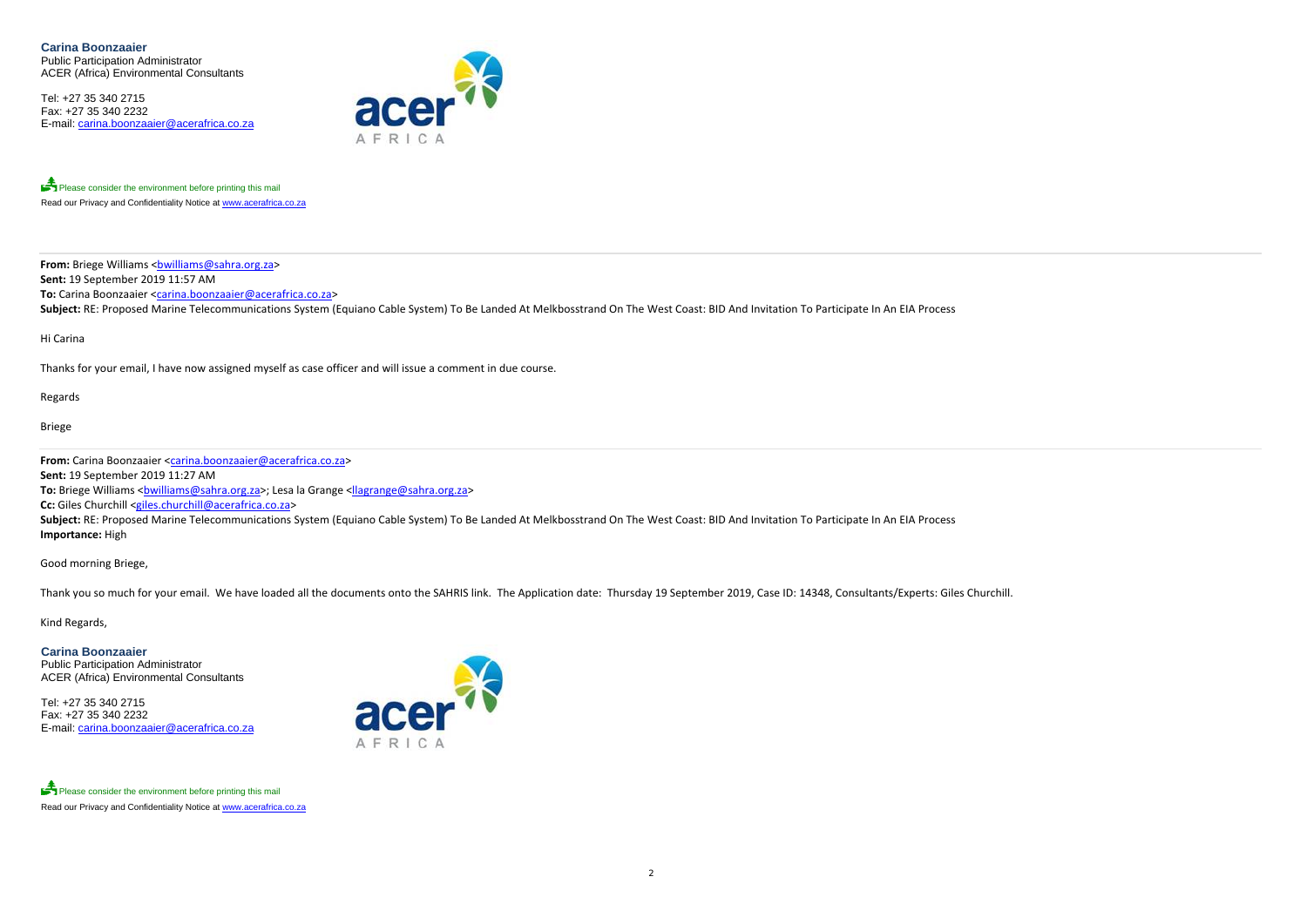**From:** Briege Williams <<u>bwilliams@sahra.org.za</u>> **Sent:** 19 September 2019 09:05 AM **To:** equiano@acerafrica.co.za

**Subject:** RE: Proposed Marine Telecommunications System (Equiano Cable System) To Be Landed At Melkbosstrand On The West Coast: BID And Invitation To Participate In An EIA Process

#### Dear Mr Churchill

My manager Lesa la Grange forwarded me the below email that she received regarding the above project.

In order for us to issue a comment on the project you will need to create a case on SAHRIS and upload the relevant documents. Once you have done this, please contact me and I will assign myself as case officer and issue a

The link to SAHRIS is https://sahris.sahra.org.za/

Please contact me if you have any queries.

Regards

Briege

Submarine telecommunications cables are important for international telecommunications networks, transporting almost 100% of transoceanic internet traffic throughout the world (www.iscpc.org). This is significant because i access to affordable international bandwidth is key to economic development in every country.

The purpose of this project is to install a fibre optic submarine cable to provide international high-speed connectivity and reliability. Businesses and consumers will benefit from enhanced capacity and reliability for ser TV broadcasting, internet services, video conferencing, advanced multimedia and mobile video applications, Internet traffic is growing exponentially as the appetite for new applications, like cloud computing and on-demand Furthermore, the demand for new connectivity reflects an end-user and business environment in which high capacity data transmission is essential for sustainable growth and development.

**From:** ACER ‐ Public Participation <publicparticipation@acerafrica.co.za> **Sent:** Wednesday, September 18, 2019 3:38:37 PM **To:** Lesa la Grange <<u>llagrange@sahra.org.za</u>> **Subject:** Proposed Marine Telecommunications System (Equiano Cable System) To Be Landed At Melkbosstrand On The West Coast: BID And Invitation To Participate In An EIA Process

18 September 2019

Dear Ms Lesa la Grange,

# **PROPOSED MARINE TELECOMMUNICATIONS SYSTEM (EQUIANO CABLE SYSTEM) TO BE LANDED AT MELKBOSSTRAND ON THE WEST COAST OF SOUTH AFRICA**

# **BACKGROUND INFORMATION AND INVITATION TO PARTICIPATE IN AN ENVIRONMENTAL AUTHORISATION PROCESS (ENVIRONMENTAL IMPACT ASSESSMENT)**

Communication via submarine telecommunications cables generally allows for lower cost, better performance and greater capacity (throughput) than that available via satellite, Improvement in Africa's information technology telecommunications cables will help strengthen development in Africa and support economic growth and opportunities on the continent.

#### **Project Background**

Telkom SA SOC Limited, acting through its Openserve division (hereafter referred to as "Openserve"), intends to install a submarine telecommunications cable, called the Equiano Cable System, to link South Africa with key i telecommunications hubs in West Africa (Nigeria) and Europe (Portugal). As the designated Landing Partner of the Equiano Cable System in South Africa, Openserve has the required licenses to operate this system in South Afr local permits to land the Equiano Cable System at Melkbosstrand, Western Cape.

Alcatel Submarine Networks (ASN) has been appointed as the supplier and installer of the Equiano Cable System connecting Africa and Europe. The system is to be installed in phases. The first phase ("Baseline System") will cable landings at: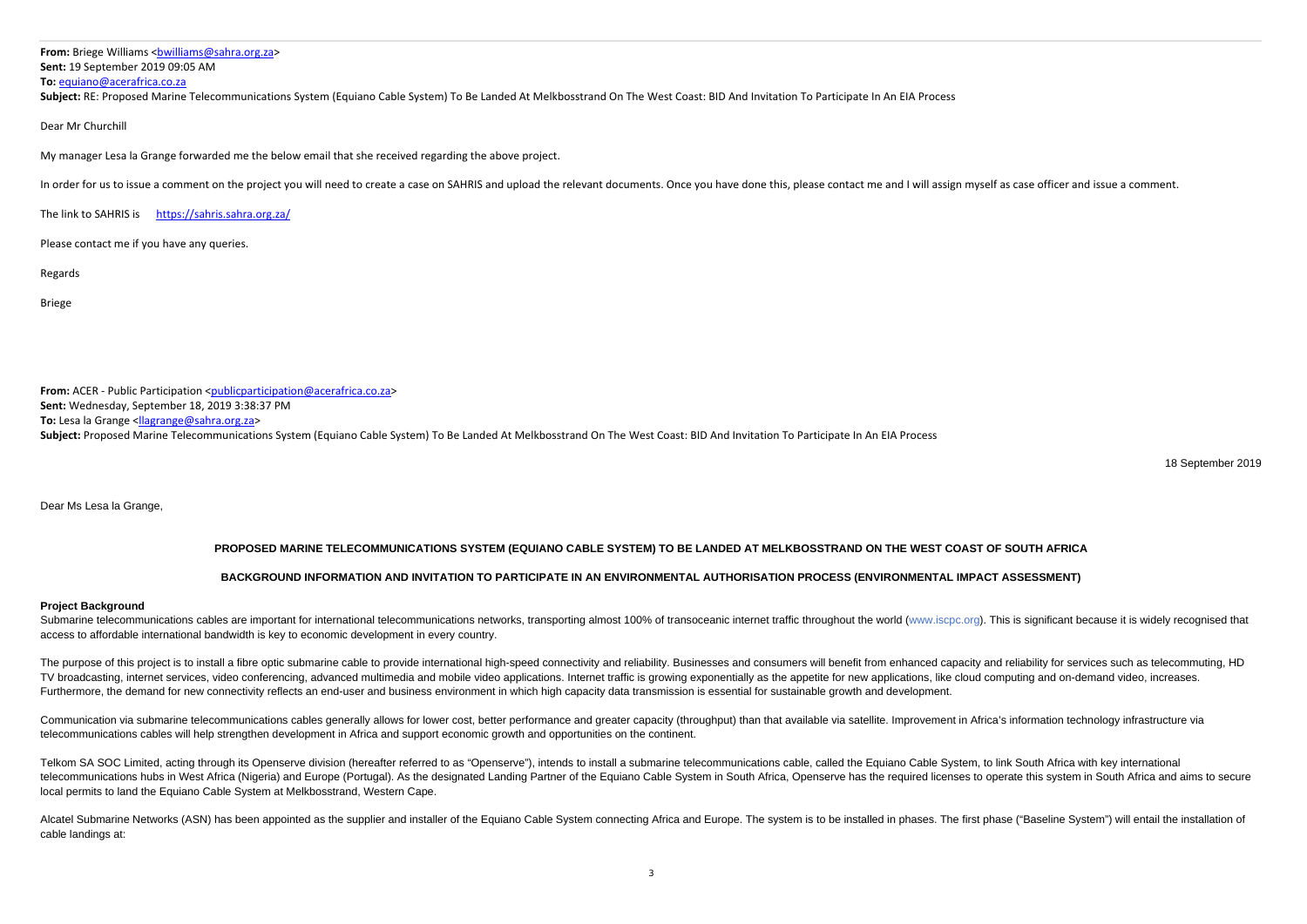**□** South Africa: Melkbosstrand.

Portugal: Lisbon (Sesimbra).

□ Nigeria: Lagos.

Through the Equiano Cable System. Openserve will facilitate more affordable and effective transport of voice, data, internet and television services in South Africa. Furthermore, the cable will support the objectives set o Africa's Development (NEPAD) and provide a means of fulfilling the South African Government's requirements in terms of digital television broadcasting in the country. The Equiano Cable System will have an initial design ca per second.

The current Environmental Impact Assessment Regulations, 2014 (as amended 2017) published under Section 24(5) read with Sections 24, 24D and 44 of the National Environmental Management Act, 1998 (Act No. 107 of 1998) (as a to this project.

Based on these regulations, the Environmental Assessment Practitioner (EAP) must complete Scoping and an Impact Assessment within 300 days of acceptance of the Application for Authorisation by the competent authority, viz. of Environment, Forestry and Fisheries (DEFF). DEFF is the competent authority for the issuing of environmental authorisation because the Equiano Cable System traverses' international boundaries. It is also envisaged that required from the Department of Human Settlements, Water and Sanitation in terms of Chapter 4 of the National Water Act, 1998 (Act No 36 of 1998), particularly Section 40(4).

### **Environmental Legislation**

On behalf of Openserve and ASN, ACER will fulfil the role and responsibilities of EAP, undertaking the Environmental Impact Assessment (EIA), the associated public participation process, and submitting the required applica documentation to DEFF for consideration and decision-making.

The purpose of this letter is to invite you, as a potentially Interested & Affected Party to participate in the EIA. A Background Information Document (Appendix 1) and Comment Sheet (Separate Attachment) have been compiled to facilitate your participation (these documents are also available at www.acerafrica.co.za under the "Current Projects" link (Equiano Cable System)). Please note that the closing date for initial comments [1] during publ 2019.

[1] Please note that consistent with GNR 326, 42(a), 44 (1) and 19(1)(a) (7 April 2017) all comments received will be captured in a Comments and Responses Report which will be made available to the competent authority and the public review process of the EIA reports.

Virus-free. www.avg.com

Please contact the Public Participation Office to obtain further information:

- . **ACER (Africa) Environmental Consultants** 
	- . Carina Boonzaaier or Giles Churchill
		- $\bullet$ P O Box 503, Mtunzini, 3867
- Tel: 035 340 2715 Fax: 035 340 2232 E-mail: <u>equiano@acerafrica.co.za</u>

Your participation is valued and will be appreciated.

Yours sincerely,

Mr. G Churchill

**ACER (Africa) Environmental Consultants**  Environmental Assessment Practitioner

**Lesa la Grange** MUCH Manager

South African Heritage Resources Agency *- A nation united through heritage -*

T: 021 202 8658/ 8658| C:| F:021 462 4509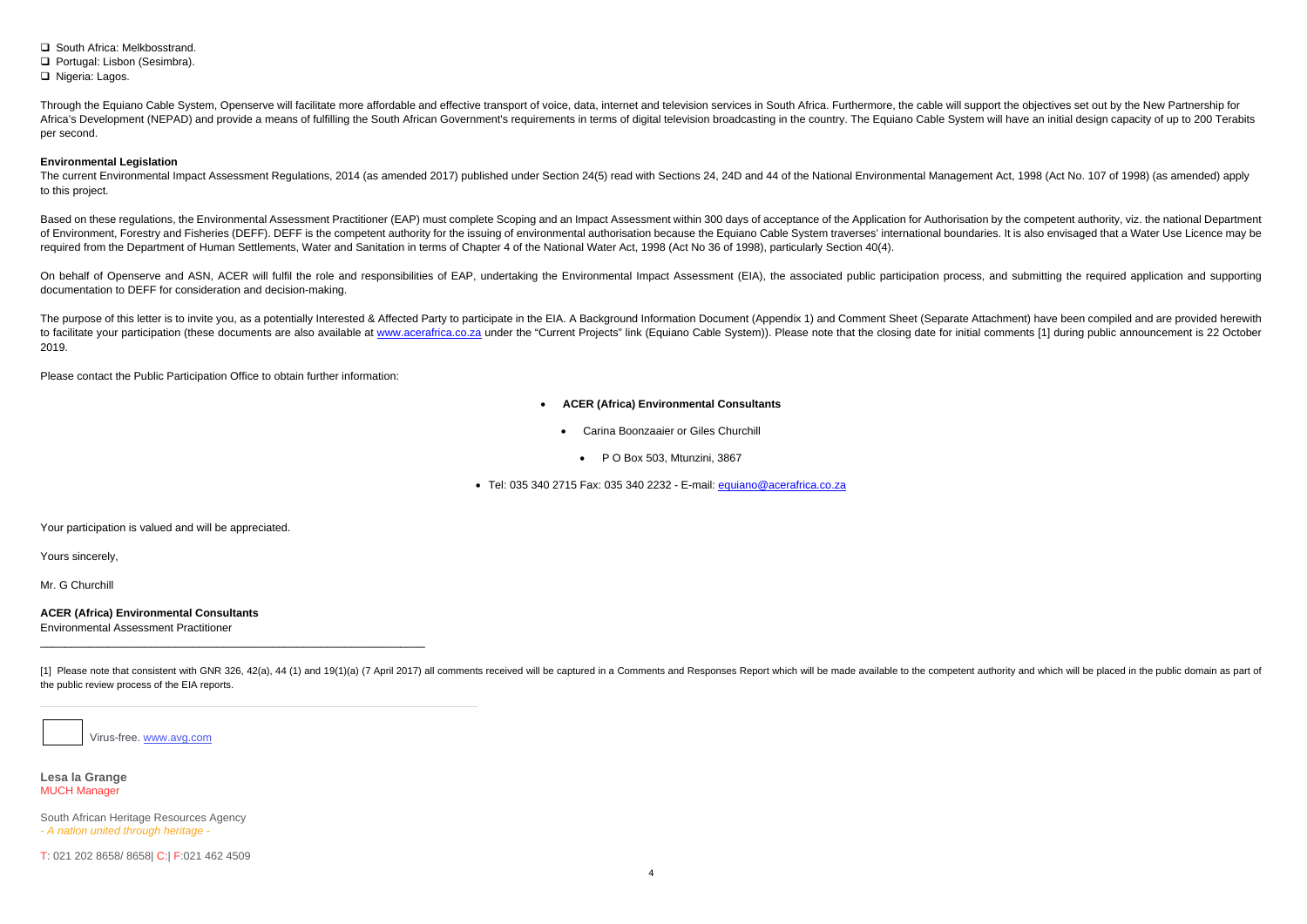E: LlaGrange@sahra.org.za | 111 Harrington Street | Cape Town |

### www.sahra.org.za





**Briege Williams** Heritage Officer: Maritime and Underwater Cultural Heritage Unit

South African Heritage Resources Agency *- A nation united through heritage -*

T: 021 462 4502/ 8688| C:| F:021 462 4509

E: **BWilliams@sahra.org.za** | 111 Harrington Street | Cape Town |

www.sahra.org.za





**Briege Williams** Heritage Officer: Maritime and Underwater Cultural Heritage Unit

South African Heritage Resources Agency *- A nation united through heritage -*

T: 021 462 4502/ 8688| C:| F:021 462 4509

E: BWilliams@sahra.org.za | 111 Harrington Street | Cape Town |

www.sahra.org.za